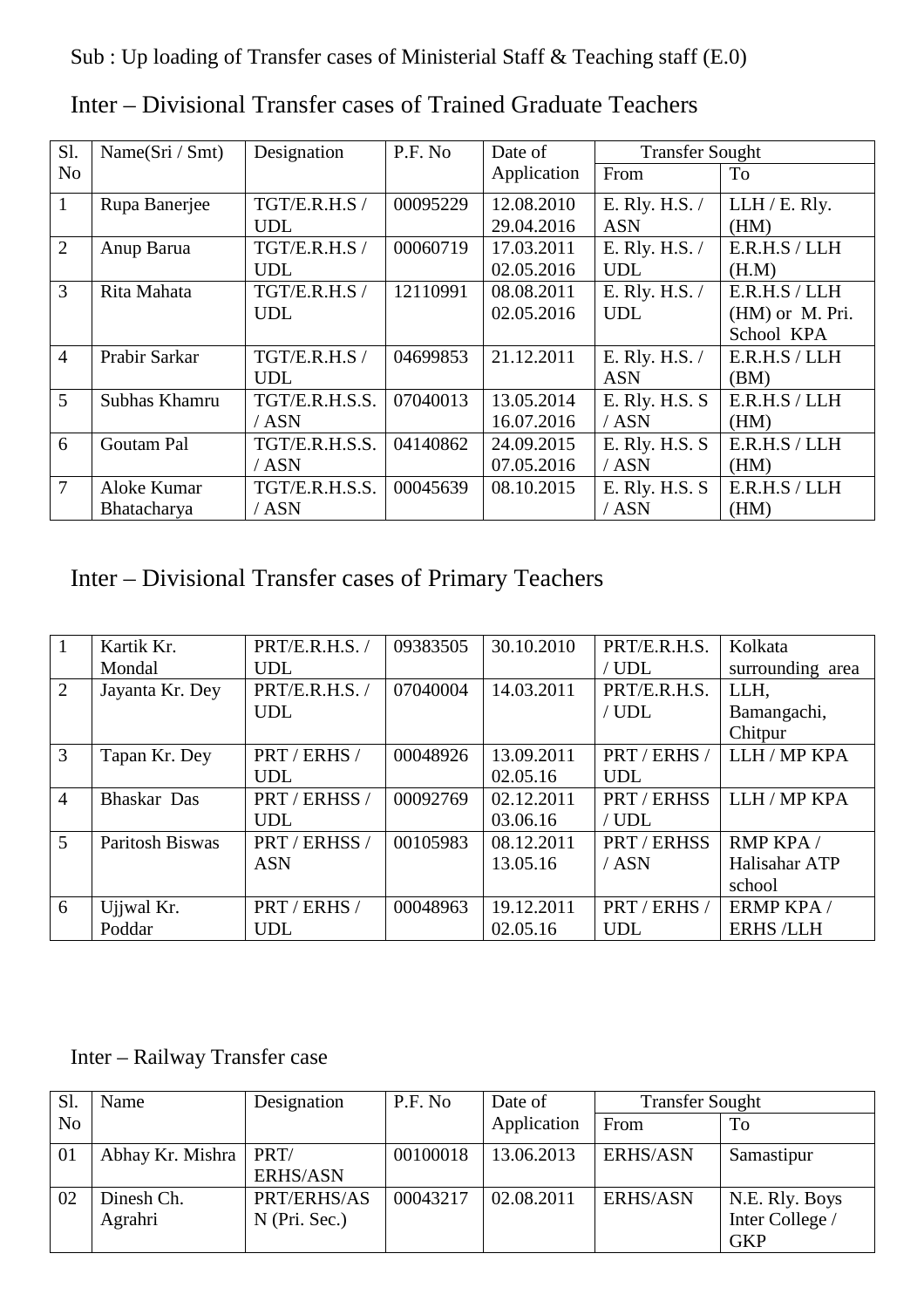Sub : Inter – Railway Own request Transfer case (TRANSPORTATION DEPT.)

| <b>S1.</b> | Name                       | Designation | P.F. No | Date of               | <b>Transfer Sought</b> |                     |
|------------|----------------------------|-------------|---------|-----------------------|------------------------|---------------------|
| No.        |                            |             |         | Application           | From                   |                     |
| 01         | Sri Viki Toppo   CG-II/SM/ |             |         | 00124564   22.07.2015 | <b>ASN</b>             | <b>CKP</b> Division |
|            |                            | ASN         |         |                       |                        | <b>SE Railway</b>   |

Sub : Inter – Railway Own request Transfer case (Elect. Deptt.)

| Sl. | Name                        | Designation            | P.F. No | Date of               | <b>Transfer Sought</b> |                                             |
|-----|-----------------------------|------------------------|---------|-----------------------|------------------------|---------------------------------------------|
| No. |                             |                        |         | Application           | From                   | Гo                                          |
| 01  | Sri Upendra<br>Kumar Baitha | $CG-$<br>II/SSE/PSI/TR |         | 12144332   05.04.2016 | <b>ASN</b>             | <b>Sonpur Division</b><br><b>EC Railway</b> |
|     |                             | D/ASN                  |         |                       |                        |                                             |

Sub : Inter – Railway Mutual Transfer case (Medical DEPT.)

| Sl. | Name        | Designation | P.F. No  | Date of         | <b>Transfer Sought</b> |            |
|-----|-------------|-------------|----------|-----------------|------------------------|------------|
| No. |             |             |          | Application     | From                   | To         |
|     | Sri Avinash | CG-II/CMS/  | 00018909 | $\mid$ 29.12.15 | ASN                    | <b>KGP</b> |
|     | Sharma      | ASN         |          |                 |                        |            |

## Sub : Inter – Railway Mutual Transfer case (Medical DEPT.)

| Sl. | Name         | Designation | P.F. No  | Date of     | <b>Transfer Sought</b> |     |
|-----|--------------|-------------|----------|-------------|------------------------|-----|
| No. |              |             |          | Application | From                   |     |
|     | Sri Shyamal  | OS/Coal     | 12132238 | 17.08.16    | ASN                    | CR. |
|     | Kumar Biswas | Comml./ASN  |          |             |                        |     |

## Sub : Intra Divisional Transfer cases (TRANSPORTATION DEPT.)

| S1  | Name        | Designation  | P.F. No  | Date of     | <b>Transfer Sought</b> |             |
|-----|-------------|--------------|----------|-------------|------------------------|-------------|
| No. |             |              |          | Application | From                   | To          |
| 01  | Sri Rajesh  | CG-I/SM/MDP  | 10605605 | 25.04.16    | <b>MDP</b>             | <b>ASN</b>  |
|     | Vishwakarma |              |          |             |                        |             |
| 02  | Sri Susanta | Ch.OS/Trains | 10103119 | 28.02.17    | <b>ASN</b>             | <b>HSME</b> |
|     | Ghosh       | Branch/ASN   |          |             |                        |             |
| 03  | Sri Rajesh  | CG-I/SM/MDP  | 10605605 | 10.03.17    | <b>MDP</b>             | <b>HSME</b> |
|     | Vishwakarma |              |          |             |                        |             |

Sub : Intra Divisional own request Transfer case ( MECH .DEPT.)

| <b>Sl.</b> | Name          | Designation             | P.F. No | Date of     | <b>Transfer Sought</b> |             |
|------------|---------------|-------------------------|---------|-------------|------------------------|-------------|
| No.        |               |                         |         | Application | From                   |             |
| 01         | Sri Nitvanand | CG-I/SSE/Loco/ 00119921 |         | 16.08.2016  | <b>UDL/SSE/</b>        | ASN under   |
|            | Das           | 'JDL                    |         |             | Loco/UDL               | Mech(P)/ASN |